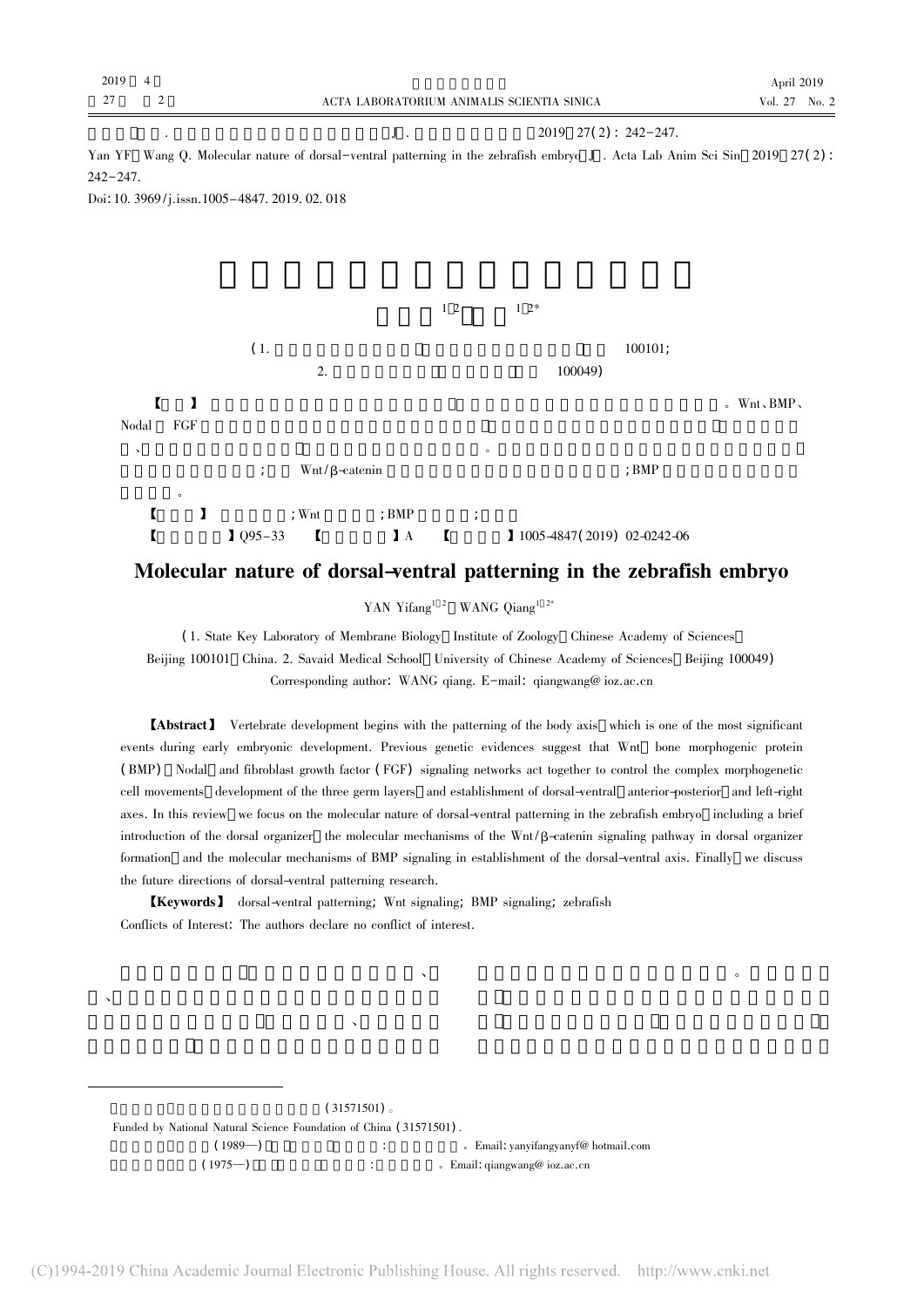| $\circ$                                          | $\circ$                                              |                             |
|--------------------------------------------------|------------------------------------------------------|-----------------------------|
|                                                  | syntabulin<br>tokkaebi                               |                             |
| $\circ$<br>$\circ$                               | $11-12$                                              | Balbiani                    |
| 1                                                | (Balbiani body)                                      |                             |
| 20<br>20<br>Hans                                 | mRNA                                                 | $\checkmark$                |
| (<br>Spemann<br>$\mathcal{Y}$                    | syntabulin<br>$\circ$                                | kinesin I                   |
| $\circ$                                          |                                                      | 13<br>$\circ$               |
|                                                  | Wnt/ $\beta$ -catenin<br>2.1                         |                             |
| $1 - 2$<br>$\circ$                               | Wnt                                                  | wingless<br>19<br>Wnt       |
| Spemann's organizer Hans Spemann                 | $14$ o<br>Wnt                                        |                             |
| 1935<br>.1933                                    | $\beta$ -catenin $\bullet$                           | Wnt                         |
| C.H. Waddington                                  | Axin、APC (adenomatous polyposis coli protein)、CK1    |                             |
|                                                  | $(\text{casein } 1)$ $GSK-3\beta$ (glycogen synthase |                             |
| $3 - 4$<br>60<br>1998<br>$\circ$                 | kinase- $3\beta$ )                                   | $\beta$ -catenin            |
|                                                  | $GSK-3\beta$<br>CK1                                  | $\mathbf N$<br>$\mathbf N$  |
| (embryonic shield)                               | $\beta$ -catenin<br>E3                               | $\beta$ -TrCP ( $\beta$ -   |
| $\mathfrak{S}$<br>$\circ$<br>$\checkmark$        | transducin repeat-containing protein)                |                             |
| 7d                                               |                                                      | Wnt<br>$\circ$              |
| $5-7$ $\degree$ 2018                             | Frizzled                                             | LRP6 (lipoprotein receptor- |
| Ali h. Brivanlou                                 | related protein 6)                                   | $GSK3-\beta$<br>CK1         |
| 8<br>$\circ$                                     | LRP6                                                 | Dvl (Dishevelled)<br>Axin   |
|                                                  | LRP6                                                 |                             |
| $\circ$                                          | $\beta$ -catenin                                     |                             |
| 2<br>$W$ nt / $\beta$ -catenin                   | Groucho<br>$15 - 16$                                 | TCF/LEF                     |
|                                                  | 2.2<br>Wnt/ $\beta$ -catenin                         |                             |
|                                                  |                                                      |                             |
| (cortical rotation)<br>$\boldsymbol{\checkmark}$ | .2005                                                | $Wnt/\beta$ -catenin        |
| $\frac{1}{2}$                                    | Tao                                                  | MO (morpholino)             |
| crescent) $9^{\circ}$ .                          | Wnt11                                                |                             |
|                                                  | $17$ $_{\circ}$                                      | Matt Kofron                 |
|                                                  | Wnt11                                                | LRP6                        |

( dorsal organizer)  $_{\circ}$ 

LRP6  $\frac{10}{\circ}$ 2011  $18\,$ 

 $\circ$ 

 $19\degree$ 

2000

(dominant negative) Wnt

Bernard Thisse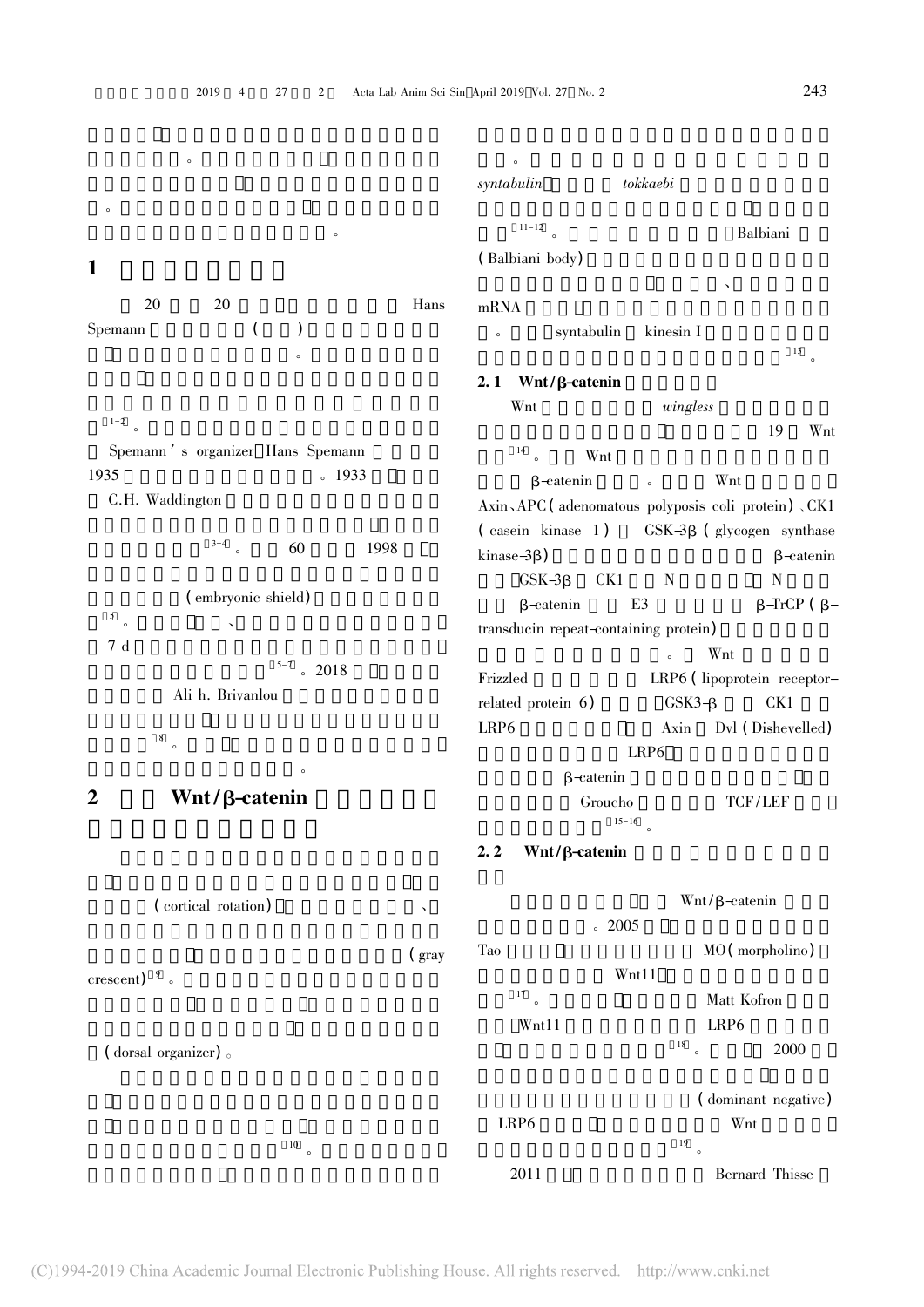$\langle\!\langle$  $\rangle\!\rangle$ Wnt8a  $20^{20}$  . 2018 Masahiko Hibia (Transcription activator-like effector nucleases TALENs) Wnt8a Wnt8a  $21$ Wnt Wnt  $\beta$ -catenin  $2018$  $\epsilon$ "(Huluwa HWA) Huluwa  $\circ$ ,, Huluwa Wnt  $\beta$ -catenin  $22\,$  $\beta$ -catenin  $\beta$ -catenin ichabod  $23 - 24$ RhoA  $\overline{G}$  $Net1$ PAK1 PAK1 β-catenin 675  $\beta$ -catenin HDAC Wnt  $\frac{25}{\circ}$ Wnt  $\beta$ -catenin  $squint \, \sim\, goosecoil \, \sim$  $chordin(chd)$  $boxozok$  $26 \quad \circ$ Wnt **BMP**  $vox/vent/ved$  $27 - 30$ 3 **BMP** 3.1 BMP  $(BM)$ 

 $\circ$ 

244

 $(TGF- $\beta$ )$ 

20

Glassbottom-boat (Gbb) BMP2/4 BMP5/6/7/8  $BMP-9/10$  $33-35$   $\,$  BMP **BMP I**  $\rm II$  $\rm II$  $\overline{I}$  $\overline{I}$ **BMP**  $\operatorname{Smad1}/5/8$   $^{36-37}$   $\scriptstyle\circ$ Smad1/5/8 Smad4  $37 - 39$ **BMP** 3.2 BMP  $bmp2b$  $bmp7a$ Smad1/5/8 $^{\,40}$   $\,$   $\,$ **BMP BMP** chordin **BMP**  $Bmp2b$ ,  $Bmp7$  $\bf{l}$ Smad<sub>5</sub>  $Alk8$  $41 - 44$  $bmp2b$ swirl BMP4 mRNA  $bmp2b$  $\frac{44}{\circ}$  $bmp7$ snailhouse BMP7  $bmp7$  $42\quad 45$ **BMP** chordin  $bmp2b$ choidino  $28$ **BMP** Admp (anti-dorsalizing morphogenetic protein)  $46 - 47$ **BMP**  $\bar{I}$ ALK8  $lost-a-fin$  $bmp2b$  $bmp7$ mRNA  $41 \quad 48$ **BMP** smad5 mRNA Smad<sub>5</sub> somitabun  $43$  0 Ppp4c Smad1/ 5 **BMP BMP BMP** 49  $\overline{a}$ **BMP** 

| (BMP)                             |                       | BMP                     |          | $chordin$ , noggin $1$ |         | follistatin-like |
|-----------------------------------|-----------------------|-------------------------|----------|------------------------|---------|------------------|
|                                   |                       | 1b                      | BMP      |                        |         | Bmp1a            |
|                                   | $31 - 32$<br>$\Omega$ | Twsgla, Crossveinless 2 |          | Sizzled                | $\circ$ | chordin          |
| BMP                               |                       |                         | choidino |                        |         | 28<br>$\circ$    |
|                                   | $\delta$ BMP          | <i>Crossveinless</i> 2  |          | $CV-2$                 |         |                  |
| Decapentaplegic (Dpp) Screw (Scw) |                       |                         | BMP      | 50<br>$\circ$          |         |                  |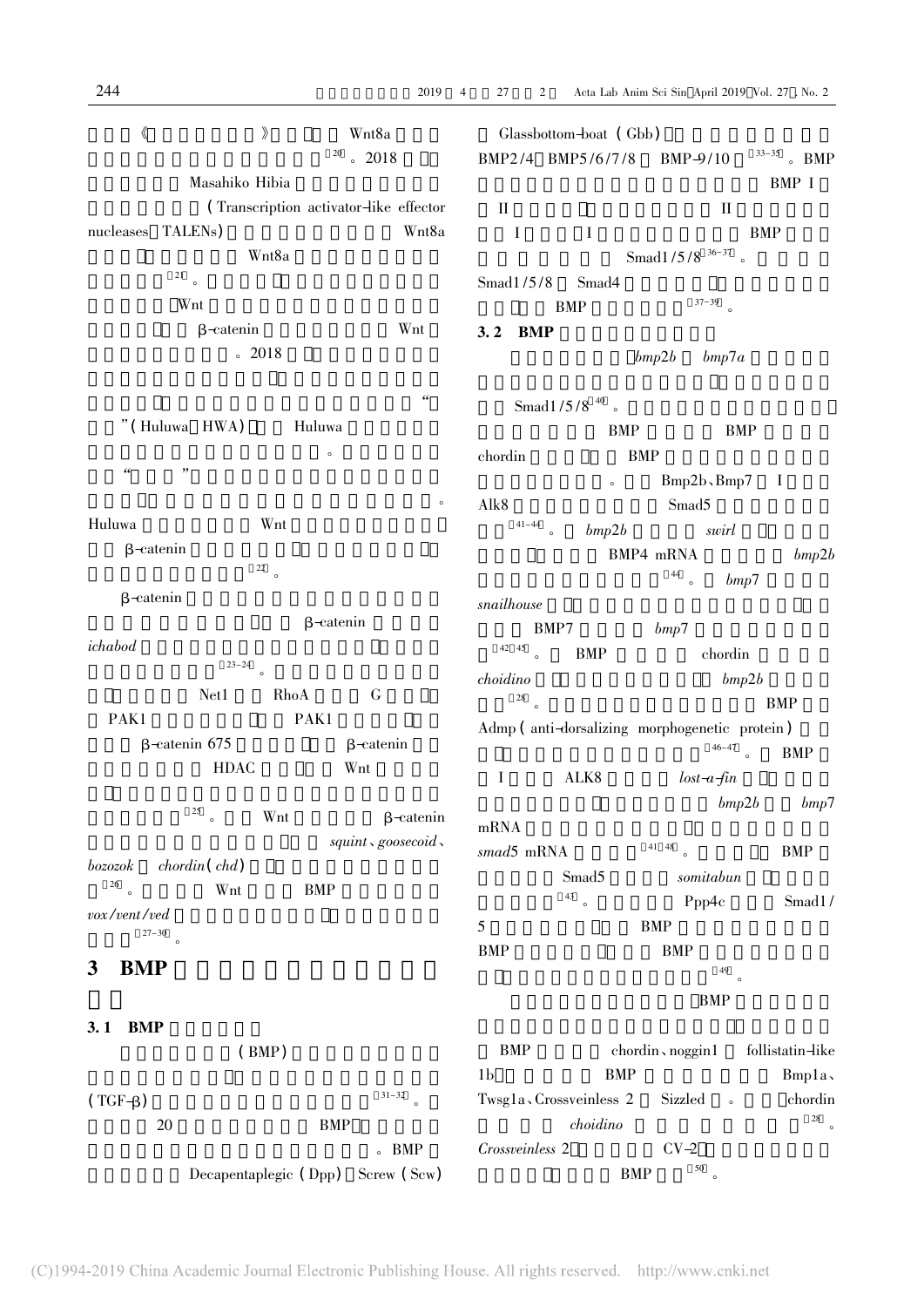$\overline{\mathbf{4}}$ 

| Nodal<br>$\circ$                           | $\beta-$            |    | $\circ$                                                                                                               |
|--------------------------------------------|---------------------|----|-----------------------------------------------------------------------------------------------------------------------|
| catenin<br>$\circ$                         |                     |    | (References)                                                                                                          |
| 4000                                       | VegT                | 1  | Spemann H Mangold H. Uber Induktion von Embryoalanlagen<br>durch Implantation artfremder Organisatoren J. Wilhem Roux |
| VegT<br>T-box                              |                     |    | Arch Entw Mech Org 1924 100: 599-638.                                                                                 |
|                                            |                     | 2  | Mangold O. Uber die induktionsfahigkeit der verschiedenen                                                             |
|                                            | VegT                |    | Bezirkeder neurula von urodelen J. Naturwissenschaften<br>1933 21:761-766.                                            |
| $TGF - \beta$                              | Derrière            | 3  | Waddington CH. Induction by the endoderm in birds J. Wilhem                                                           |
| $Xnr1$ , $Xnr2$ , $Xnr4$ , $Xnr5$<br>Nodal | Xnr6                |    | Roux Arch Entw Mech Org 1933 128: 502-521.                                                                            |
| $52 - 54$                                  |                     | 4  | Waddington CH Schmidt GA. Induction by heteroplastic grafts of                                                        |
| $TGF - \beta$<br>$\circ$                   |                     |    | the primitive streak in birds J. Wilhem Roux Arch Entw Mech                                                           |
| Xnr1<br>Xnr2<br>Vg1                        |                     |    | Org 1933 128: 522-563.                                                                                                |
| (dominant negative)                        | Vg1                 | 5  | Koshida S Shinya M Mizuno T et al. Initial anteroposterior                                                            |
| 55<br>$\circ$                              |                     |    | pattern of the zebrafish central nervous system is determined by                                                      |
| Nodal<br>squint                            | cyclops             |    | differential competence of the epiblast J. Development 1998<br>$125(10): 1957-1966.$                                  |
| Squint<br>$\circ$                          |                     | 6  | Joubin K Stern CD. Molecular interactions continuously define                                                         |
| Cyclops<br>$\circ$                         |                     |    | the organizer during the cell movements of gastrulation J. Cell                                                       |
| Wnt<br>Squint                              |                     |    | $1999$ $98(5)$ $559-571$ .                                                                                            |
| Nodal                                      |                     | 7  | Varlet I Collignon J Norris DP et al. Nodal signaling and axis                                                        |
| $\circ$                                    |                     |    | formation in the mouse J. Cold Spring Harb Symp Quant Biol                                                            |
| FGF                                        |                     |    | $1997$ 62: $105 - 113$ .                                                                                              |
| $56$ $_{\circ}$<br><b>BMP</b>              | $\frac{fgf3}{fgf8}$ | 8  | Martyn I Kanno TY Ruzo A et al. Self - organization of a                                                              |
|                                            |                     |    | human organizer by combined Wnt and Nodal signalling J.                                                               |
| fgf24                                      |                     |    | Nature 2018 558 (7708): 132-135.                                                                                      |
| $bmp7$ <sup>56-57</sup><br>bmp2b<br>fgf8   |                     | 9  | Gerhart J Danilchik M Doniach T et al. Cortical rotation of the                                                       |
|                                            | chordin             |    | Xenopus egg: consequences for the anteroposterior pattern of                                                          |
| 57<br>FGF<br>FGF8                          |                     |    | embryonic dorsal development J. Development 1989 107                                                                  |
| FGF<br>$\circ$                             | $\beta$ -catenin    |    | Suppl: 37–51.                                                                                                         |
| 58<br>icbabod                              | $\beta$ -catenin    | 10 | Mizuno T Yamaha E Kuroiwa A et al. Removal of vegetal yolk                                                            |
| FGF                                        | $\circ$             |    | causes dorsal deficencies and impairs dorsal-inducing ability of                                                      |
|                                            |                     |    | the yolk cell in zebrafish $J$ . Mech Dev 1999 81(1-2): 51<br>$-63.$                                                  |
| 5                                          |                     | 11 | Nojima H Shimizu T Kim CH et al. Genetic evidence for                                                                 |
|                                            |                     |    | involvement of maternally derived Wnt canonical signaling in                                                          |
|                                            |                     |    | dorsal determination in zebrafish J. Mech Dev 2004 121                                                                |
|                                            |                     |    | $(4) : 371 - 386.$                                                                                                    |
| $\circ$                                    | $\circ$             | 12 | Nojima H Rothhamel S Shimizu T et al. Syntabulin a motor                                                              |
| Wnt                                        |                     |    | protein linker controls dorsal determination J. Development                                                           |
| Huluwa                                     |                     |    | $2010$ 137(6): 923-933.                                                                                               |
| $\circ$                                    | <b>BMP</b>          | 13 | Langdon YG Mullins MC. Maternal and zygotic control of                                                                |
|                                            |                     |    | zebrafish dorsoventral axial patterning J. Annu Rev Genet<br>2011 45: 357 - 377.                                      |
| $\checkmark$                               |                     | 14 | Sharma RP Chopra VL. Effect of the Wingless (wg1) mutation                                                            |
| <b>BMP</b><br>$\circ$                      |                     |    | on wing and haltere development in Drosophila melanogaster J.                                                         |
|                                            |                     |    | Dev Biol 1976 $48(2):461-465$ .                                                                                       |

**BMP**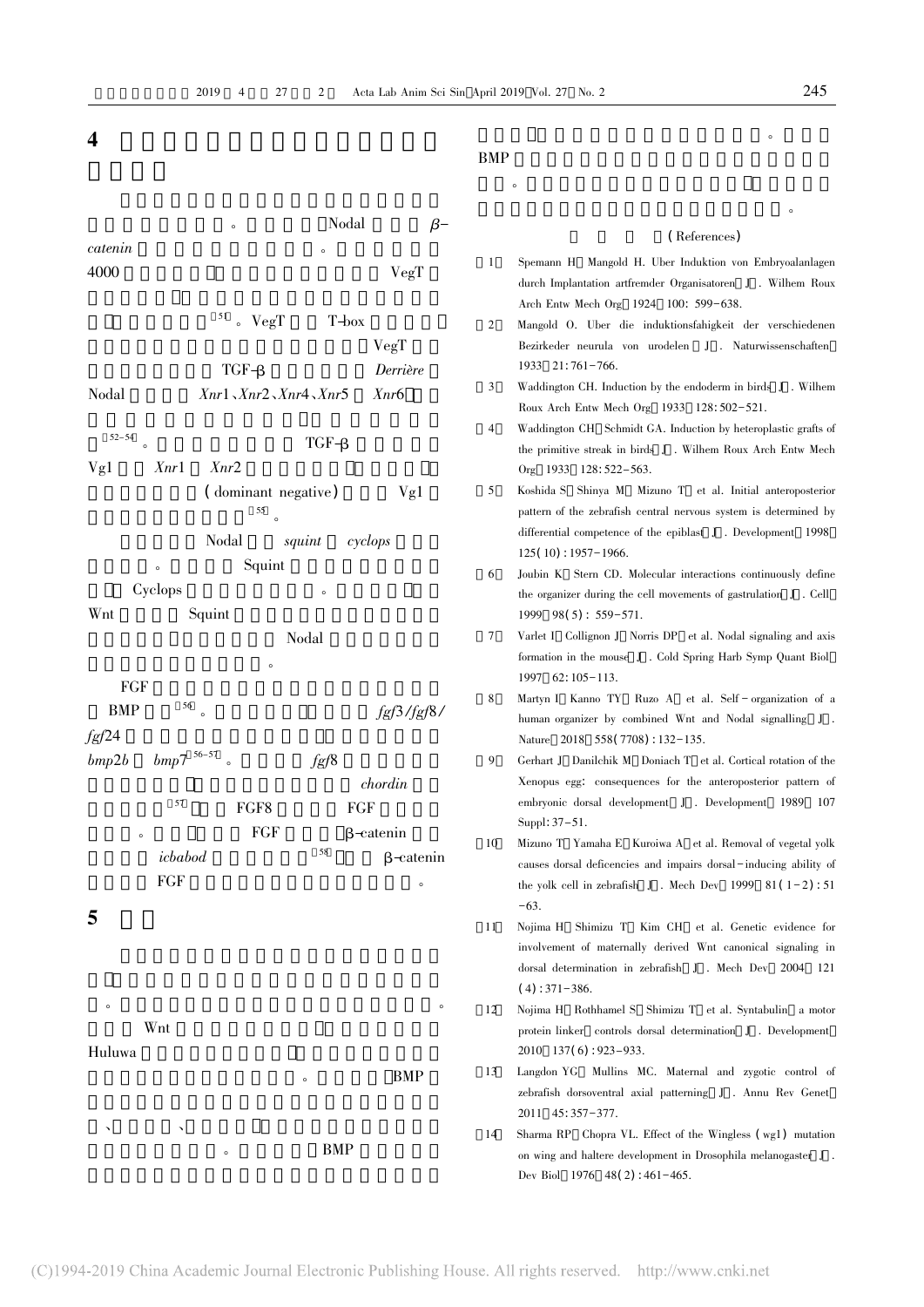- $15$ Lerner UH Ohlsson C. The WNT system: background and its role in bone J. J Intern Med 2015 277(6): 630-649.
- 16 Nusse R Varmus HE. Wnt genes J . Cell 1992 69: 1073  $-1087$
- Tao Q Yokota C Puck H et al. Maternal wnt11 activates the 17 canonical wnt signaling pathway required for axis formation in Xenopus embryos J . Cell 2005 120(6): 857-871.
- Kofron M Birsoy B Houston D et al. Wnt11/beta-catenin 18 signaling in both oocytes and early embryos acts through LRP6mediated regulation of axin J. Development 2007 134(3):  $503 - 513$
- Tamai K Semenov M Kato Y et al. LDL-receptor-related 19 proteins in Wnt signal transduction J. Nature 2000 407  $(6803): 530-535.$
- 20 Lu FI Thisse C Thisse B. Identification and mechanism of regulation of the zebrafish dorsal determinant J . Proc Natl Acad Sci U S A 2011 108(38): 15876-15880.
- Hino H Nakanishi A Seki R et al. Roles of maternal wnt8a 21 transcripts in axis formation in zebrafish J . Dev Biol 2018  $434(1): 96-107.$
- $22$ Yan L Chen J Zhu X et al. Maternal Huluwa dictates the embryonic body axis through beta-catenin in vertebrates J. Science 2018 362 (6417). pii: eaat1045.
- Zhang J Houston DW King ML et al. The role of maternal 23 VegT in establishing the primary germ layers in Xenopus embryos J. Cell  $1998$   $94(4):515-524$ .
- Sasai Y Lu B Steinbeisser H et al. Xenopus chordin a novel  $24$ dorsalizing factor-activated by organizer-specific homeobox genes J. Cell  $1994$   $79(5)$ : 779-790.
- 25 Wei S Dai M Liu Z et al. The guanine nucleotide exchange factor Net1 facilitates the specification of dorsal cell fates in zebrafish embryos by promoting maternal beta-catenin activation J. Cell Res 2017 27(2): 202-225.
- Schier AF Talbot WS. Nodal signaling and the zebrafish  $26$ organizer J. Intern J Dev Biol 2001 45(1): 289-297.
- $27$ Melby AE Beach C Mullins M et al. Patterning the early zebrafish by the opposing actions of bozozok and  $\mathrm{vox}/\mathrm{vent}$   $\;$  J  $\;$  . Dev Biol 2000 224(2): 275-285.
- 28 Schulte-Merker S Lee KJ McMahon AP et al. The zebrafish organizer requires chordino J . Nature 1997 387(6636): 862  $-863$
- Stachel SE Grunwald DJ Myers PZ. Lithium perturbation and 29 goosecoid expression identify a dorsal specification pathway in the pregastrula zebrafish J . Development 1993 117(4): 1261  $-1274$
- $30^{\circ}$ Yamanaka Y Mizuno T Sasai Y et al. A novel homeobox gene dharma can induce the organizer in a non-cellautonomous manner  $J$ . Genes Dev 1998 12 (15): 2345  $-2353.$
- 31 Guo X Wang XF. Signaling cross-talk between TGF-beta/BMP and other pathways J. Cell Res 2009 19(1): 71-88.
- Nelsen SM Christian JL. Site-specific Cleavage of BMP4 by 32

Furin PC6 and PC7 J . J Biol Chem 2009 284 (40): 27157-27166.

- 33 Bier E De Robertis EM. EMBRYO DEVELOPMENT. BMP gradients: A paradigm for morphogen-mediated developmental patterning J . Science 2015 348(6242): aaa5838.
- De Robertis EM. Evo-devo: variations on ancestral themes J.  $34$ Cell  $2008$   $132(2)$ :  $185-195$ .
- Miyazono K Kamiya Y Morikawa M. Bone morphogenetic 35 protein receptors and signal transduction J. J Biochem 2010  $147(1): 35-51.$
- $\label{eq:1} \begin{minipage}{0.9\linewidth} \emph{Schwifier C} \quad \emph{Sebald W} \quad \emph{Hulsmeyer M. Crystal structure of human} \end{minipage}$ 36 bone morphogenetic protein  $-2$  at 2.7 A resolution  $J$ . J Mol Biol 1999 287(1): 103-115.
- Feng XH Derynck R. Specificity and versatility in TGF-beta 37 signaling through Smads J . Annu Rev Cell Dev Biol 2005  $21:659-693.$
- Urist MR. Bone: formation by autoinduction J . Science 1965 38  $150(3698): 893-899.$
- ten Dijke P Hill CS. New insights into TGF beta-Smad 39 signalling  $J$ . Trends Biochem Sci 2004 29(5): 265-273.
- Little SC Mullins MC. Bone morphogenetic protein heterodimers  $40$ assemble heteromeric type I receptor complexes to pattern the dorsoventral axis  $J$ . Nat Cell Biol 2009 11(5): 637-643.
- Bauer H Lele Z Rauch GJ et al. The type I serine/threonine  $41$ kinase receptor Alk8/Lost-a-fin is required for Bmp2b/7 signal transduction during dorsoventral patterning of the zebrafish embryo J . Development 2001 128(6): 849-858.
- 42 Dick A Hild M Bauer H et al. Essential role of Bmp7 (snailhouse) and its prodomain in dorsoventral patterning of the zebrafish embryo J . Development 2000 127(2): 343-354.
- $43$ Hild M Dick A Rauch GJ et al. The smad5 mutation somitabun blocks Bmp2b signaling during early dorsoventral patterning of the zebrafish embryo J . Development 1999 126  $(10): 2149 - 2159.$
- 44 Kishimoto Y Lee KH Zon L et al. The molecular nature of zebrafish swirl: BMP2 function is essential during early dorsoventral patterning J . Development 1997 124(22): 4457  $-4466.$
- 45 Schmid B Furthauer M Connors SA et al. Equivalent genetic roles for bmp7/snailhouse and bmp2b/swirl in dorsoventral pattern formation  $J$ . Development 2000 127(5): 957-967.
- Lele Z Nowak M Hammerschmidt M. Zebrafish admp is 46 required to restrict the size of the organizer and to promote posterior and ventral development J . Dev Dyn 2001 222  $(4): 681-687.$
- Willot V Mathieu J Lu Y et al. Cooperative action of ADMP-47 and BMP-mediated pathways in regulating cell fates in the zebrafish gastrula J. Dev Biol  $2002$   $241(1):59-78$ .
- 48 Mintzer KA Lee MA Runke G et al. Lost-a-fin encodes a type I BMP receptor Alk8 acting maternally and zygotically in dorsoventral pattern formation J . Development 2001 128  $(6): 859-869.$